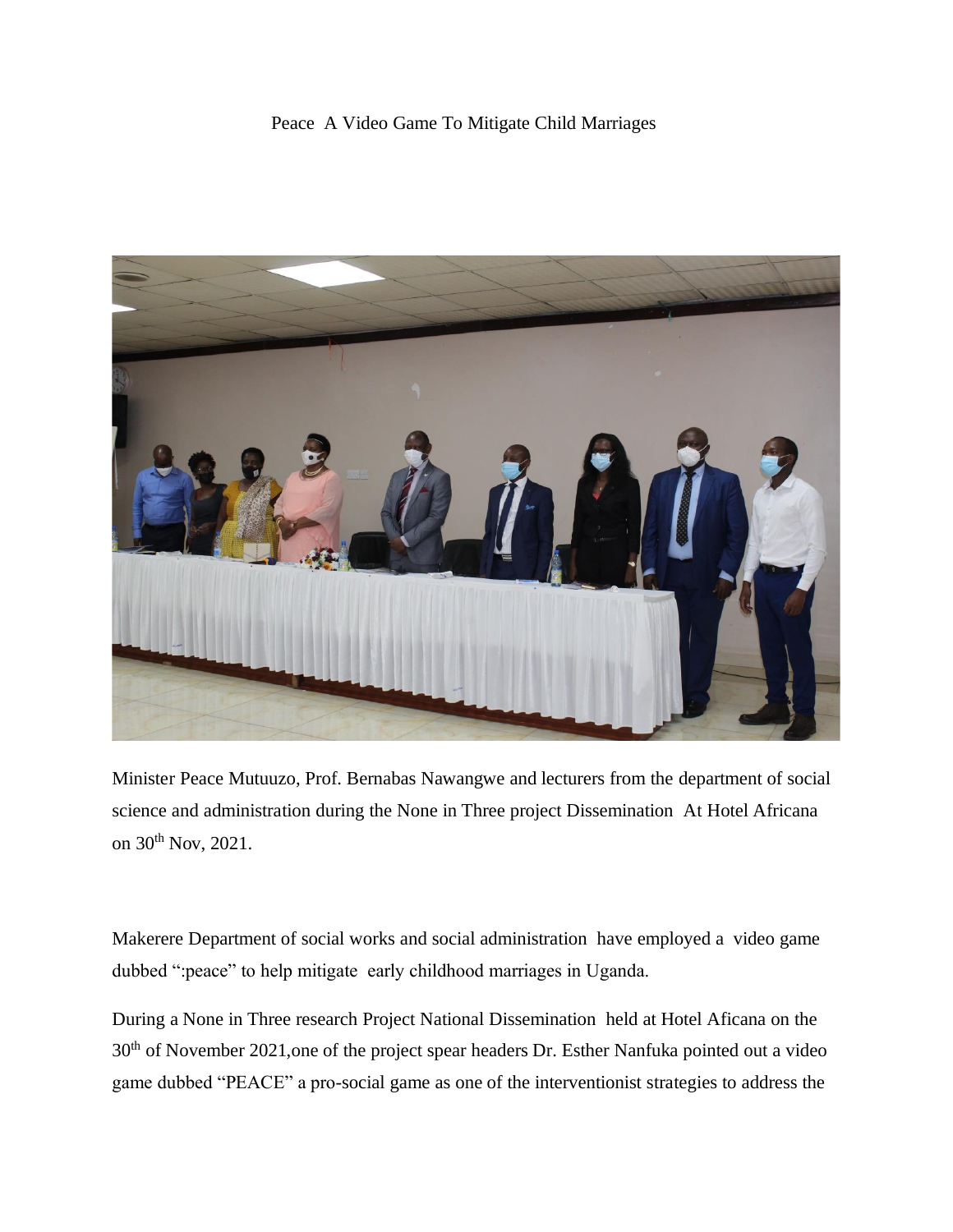issue of child marriages in Uganda. The game is meant to make the participants engage emotionally with the Gender Based Violence Victims, it was derived from a story of one of the research participants named Dembe.

Uganda ranks number 16 in the world in the prevalence of gender based violence. During a research on gender based violence , a total of 11,171 children was reached countrywide. The project was implemented in October 2017 and September 2021, was funded by U K Research and Innovation on a total budget of 2billion Uganda Shillings with a total of 11,171 children reached.

The research into GBV involved several Universities that include, Huddersfield, UTEC in Jamaica, Greenwich University, University of Toronto and other institutions like Kampala Capital City Authority ,The Directorate of Education and Social Services, National Child Authority.

The department of social works and social administration presented a Research survey spearheaded by Doctor Esther Nanfuka, Prof. Eric Awich Ochen, Florence Turyomurugyendo, Adele, Nadia Wager and Rosyln Cumming.

According to Doctor Esther Nanfuka, most of the children that were involved in the survey were not even aware that at some point they were sexually abused. She advised that schools and institutions should employ social workers to help in this field not just senior men and women.

While opening the project dissemination, Professor Bernabas Nawangwe the vice chancellor of Makerere University said,

"Gender based violence is the most primitive form of violence and has no place in society" and emphasized that if it is not addressed then it is directly affecting the progress of our society but this can be achieved through providing researched information that aids in proper implementation.

The research was done under the global Centre called None in Three that derives its name from the fact one in three women worldwide is a victim of gender based violence, and uses emergent technology to change attitudes among the young that fuel the social and cultural drivers of violence against women and girls.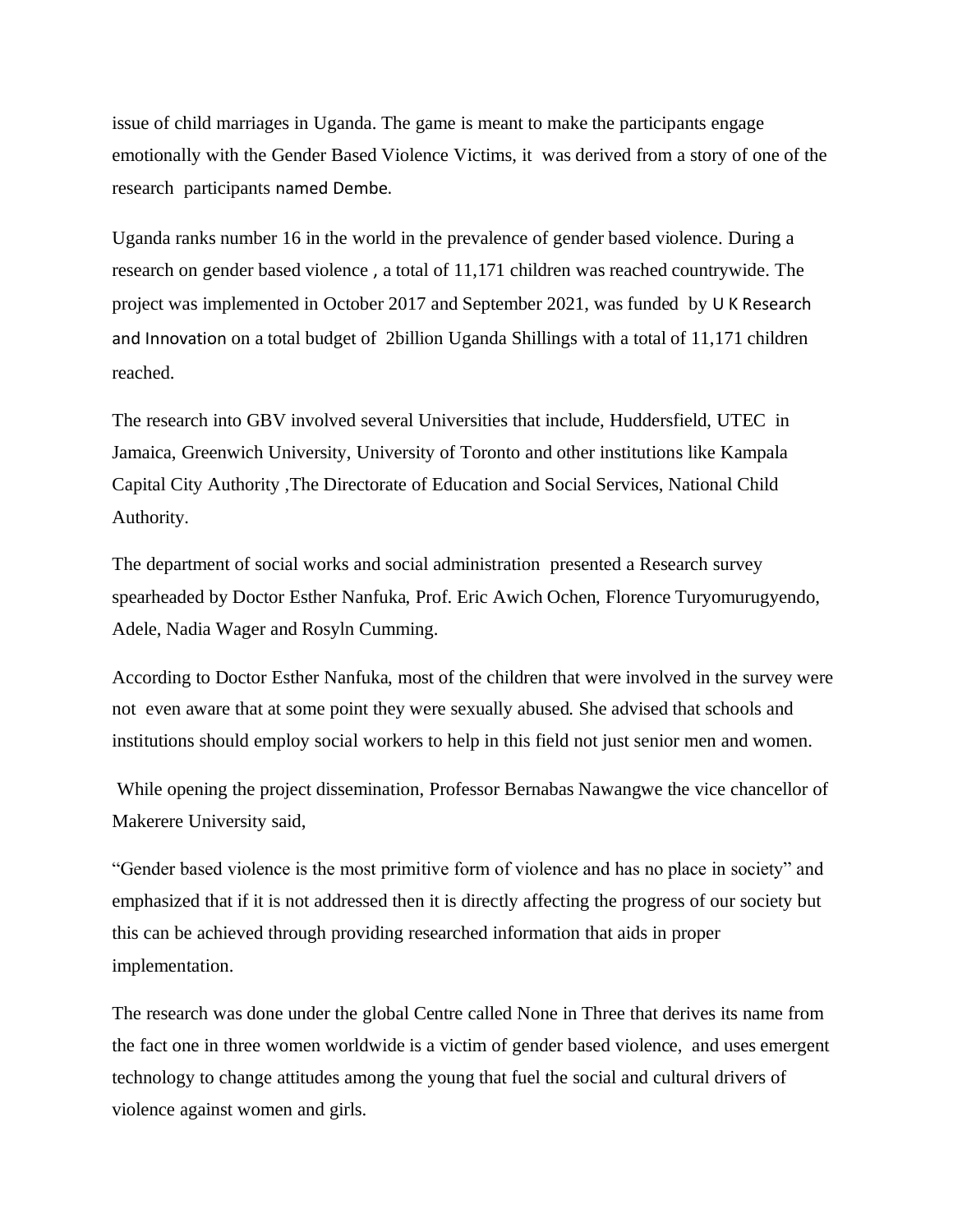The Centre involved several countries that include Jamaica, United Kingdom and Brazil as well as Uganda to address the issues of Gender Based violence of which Uganda specialized in Early childhood marriages.

The research according to Prof. Eric Awich Ochen the principal investigator found out that in the central region districts of Wakiso and Kampala, the highest number of children experiencing gender based violence are from low income earning families.

According to the national survey of violence against women and children 2021, the rate of violence against children is quite high where by 71% encounter physical violence, 69% are suffering emotional violence, 62% are facing Online harrassment, 89% harsh parenting, 46% are sexual victims, and 59% of these cases prevail in homes.

The guest of honour, Honorable Peace Mutuuzo, the state Minister for Gender, labor and social development says the ministry together with the government of Uganda in the third national plan is committed to develop and implement programs to curb down violence against women, girls and children in general, we have pillar 13 which addresses itself to mindset change and this will be addressed in the next five years.

"If we are still having children being abused in these big multibillion buildings, on those major roads, on the planes, on the roads, we would have worked for nothing."

According to the research report presented by Prof. Eric Awich, the comparison of experiences of underage marriage by gender and region, the boys are more likely to experience more child marriage than the girls at 29.6% and 6.7% for boys and girls respectively.

Compared to children from the central region, children from the northern region were statistically significantly more likely to have experienced child marriage or perceived pressure to marry.

In regard to the invention of the PEACE video game and its accessibility, the minister said that they as the government are putting measures to help curb poverty so that children from low income earning families can access the services with ease through building strong family structures.